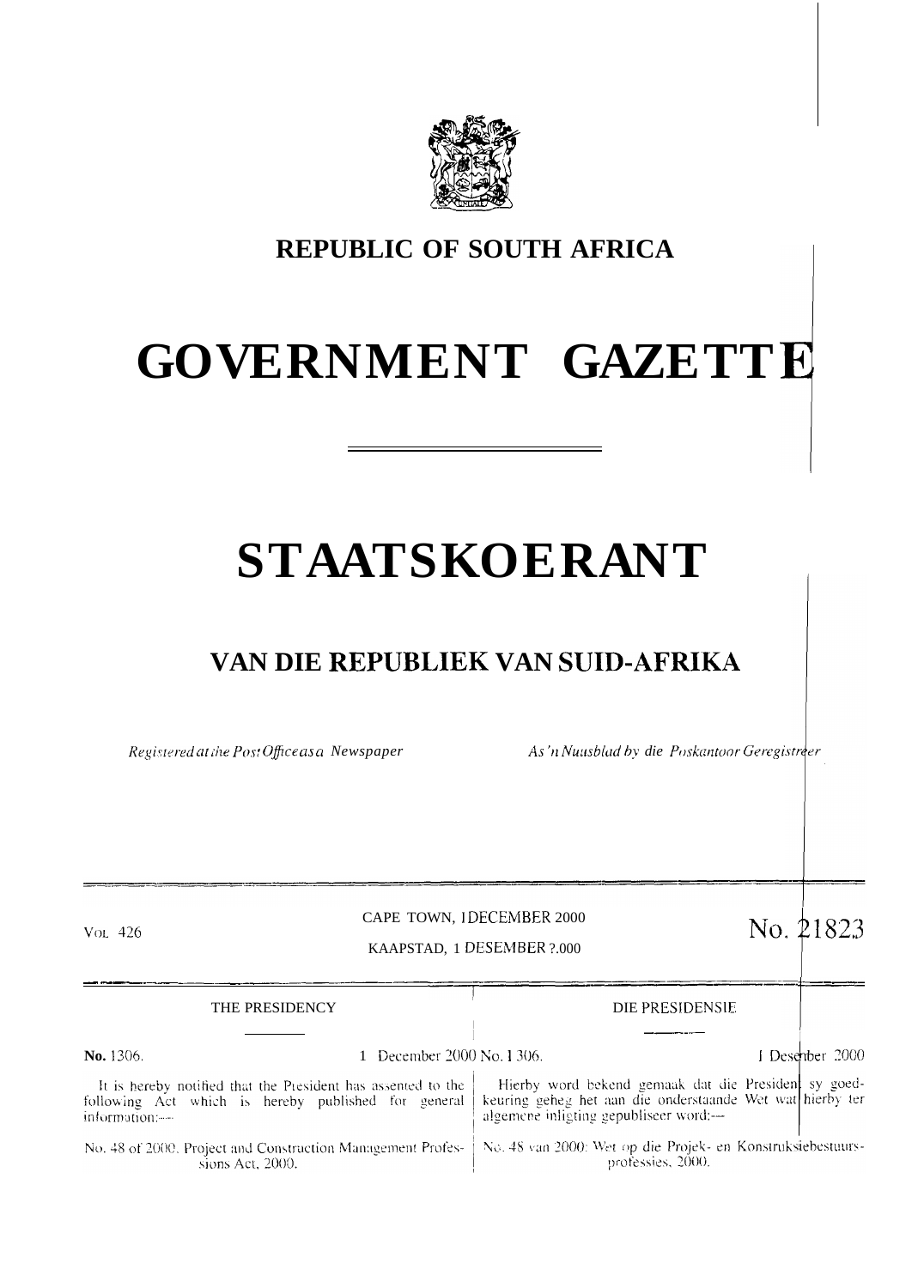## **ACT**

**To provide for the establishment of a juristic person to be known as the South African Council for the Project and Construction Management Professions; to provide for the registration of professionals, candidates and specified categories in the project and construction management professions; to provide for the regulation of the relationship between the South African Council for the Project and Construction Management Professions and the Council for the Built Environment; and to provide for matters connected therewith.**

**BE** IT ENACTED by the Parliament of the Republic of South Africa as follows:—

#### **Definitions**

**1.** In this Act, unless the context otherwise indicates—

- (i) ''accredit'' means the process of evaluation and recognition by the council of educational programmes offered by educational institutions relating to the project and construction management professions, and ''accreditation'' has a corresponding meaning; 5
- (ii) ''actively practise'' means to practise on an ongoing basis in one of the categories contemplated in section 18, and includes a person qualified in the 10 project and construction management professions who is employed by any sphere of government or an educational institution;
- (iii)  $\cdot$ <sup>c</sup>candidate'' means a person who is registered in terms of section 19(2)*(b)*;
- (iv) ''CBE'' means the Council for the Built Environment established in terms of section 2 of the Council for the Built Environment Act, 2000;
- (v) ''committee'' means a committee established in terms of section 17; (vi) ''council'' means the South African Council for the Project and Construction Management Professions established by section 2;
- (vii) ''department'' means the national department responsible for public works;
- (viii) ''disciplinary tribunal'' means a tribunal appointed in terms of section 30; 20
- (ix) ''Minister'' means the Minister responsible for public works;
- (x) ''prescribe'' means prescribed by a rule made by the council under section 36, and ''prescribed'' has a corresponding meaning;
- (xi) ''professional'' means a person who is registered in terms of section 19(2)*(a)*;
- (xii) ''registered person'' means a person registered under one of the categories 25 referred to in section 18;
- (xiii) "registrar" means the person appointed as registrar under section  $8(1)(a)$ ;
- (xiv) ''registration'' means the process—
	- *(a)* of assessment of competency of applicants for the purpose of registration under this Act; and
	- *(b)* of entering the names of the applicants who qualify into the register referred to in section 11*(c)*;

30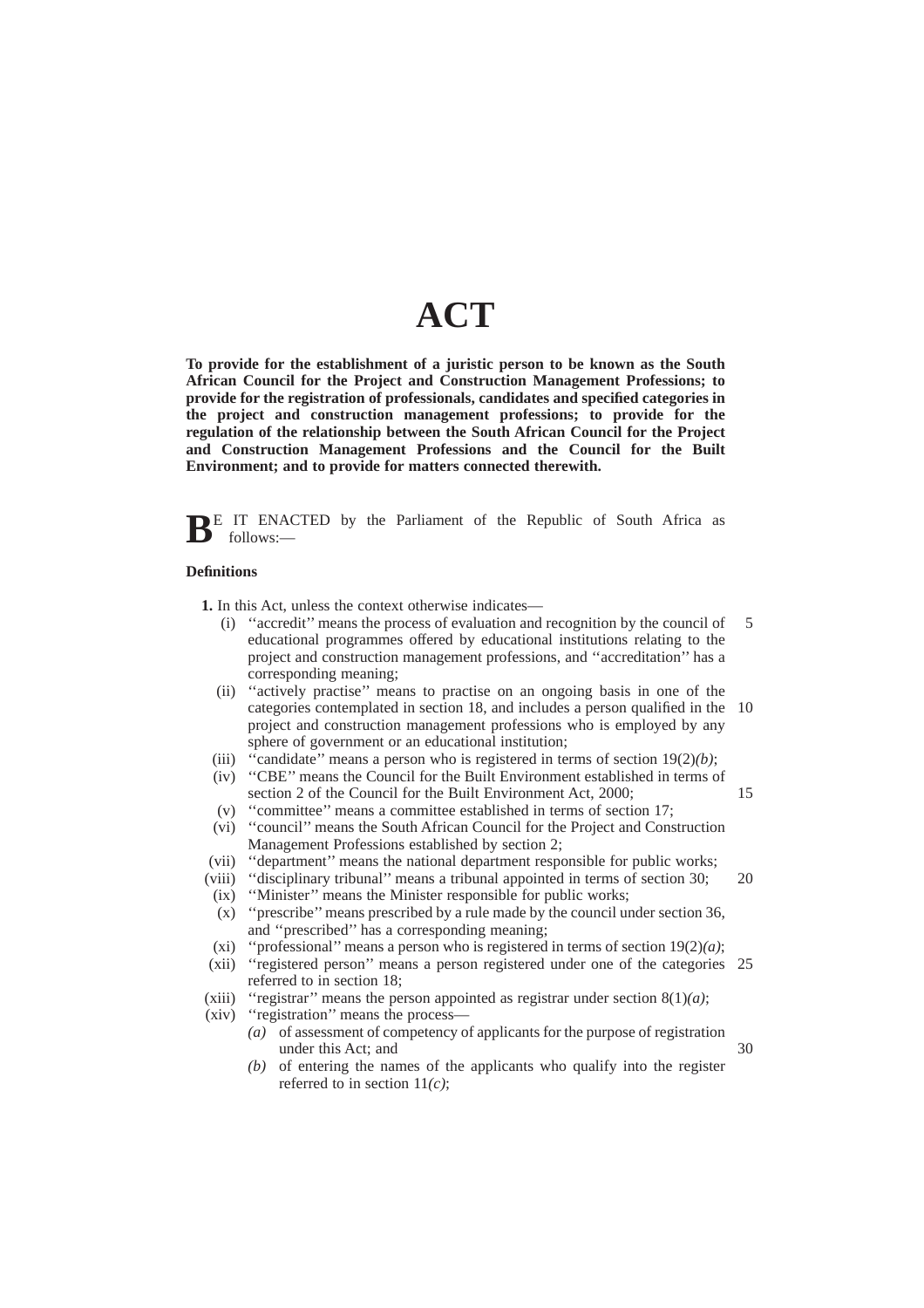- (xv) ''rule'' means a rule made and in force under this Act;
- (xvi) ''this Act'' includes any notice, order or rule issued or made under this Act; and
- (xvii) ''voluntary association'' means any voluntary association recognised by the council in terms of section 25.

#### **Establishment of South African Council for the Project and Construction Management Professions**

**2.** There is hereby established a juristic person to be known as the South African Council for the Project and Construction Management Professions.

#### **Composition of council**

10

5

**3.** The council consists of the following members, appointed by the Minister, taking into account, among other things, the principles of transparency and representivity—

- *(a)* six registered persons, excluding candidates, of whom at least four must actively practise in the project and construction management professions—
	- (i) who must be nominated by the voluntary associations and any registered 15 person; and
	- (ii) who must represent the categories of registered persons contemplated in section 18, in the prescribed manner;
- *(b)* two professionals in the service of the State, nominated by any sphere of government, of whom at least one must be nominated by the department; and 20
- *(c)* two members of the public nominated through an open process of public participation.

#### **Nomination procedure**

**4.** (1) When any nomination in terms of section 3(1)*(a)* or *(b)* becomes necessary, the council must invite registered persons, the voluntary associations and the State, 25 respectively, in the prescribed manner, to nominate within a period of at least 60 days from the date of the invitation, persons who qualify for nomination in terms of section  $3(1)(a)$  or  $(b)$ , respectively.

(2) When any nomination in terms of section  $3(1)(c)$  becomes necessary, the council must invite the public, by notice in the *Gazette* and in any newspaper the council 30 considers necessary, but in at least a leading newspaper in each province, to nominate persons within a period of at least 60 days from the date of the notice.

(3) On receipt of any nomination, the council must, within 30 days from the expiry date specified in the invitation or the notice, make and submit its recommendations to the Minister.

(4) The Minister must, within 60 days from the date of the receipt of the nominations from the outgoing council, appoint new members of the council.

(5) If the council receives no or insufficient nominations within the period specified in the invitation or the notice, the Minister may, after consultation with the council, appoint the required number of persons who qualify to be appointed in terms of this Act. 40

(6) The Minister must, as soon as practicable after the appointment of the members of the council, by notice in the *Gazette*, publish—

*(a)* the name of every person appointed as a member;

*(b)* the date from which the appointment takes effect; and

*(c)* the period for which the appointment is made.

45

35

(7) The Minister must, within 30 days from the date of the appointment of the council, determine the time and place of its first meeting, and, thereafter, the council must determine the time and place of any future meeting.

#### **Term of office of members of council**

**5.** (1) The term of office for members of the council is four years, but members 50continue in office until the succeeding council is duly constituted.

(2) Subject to section 42(5), a member of the council may not serve for more than two consecutive terms of office.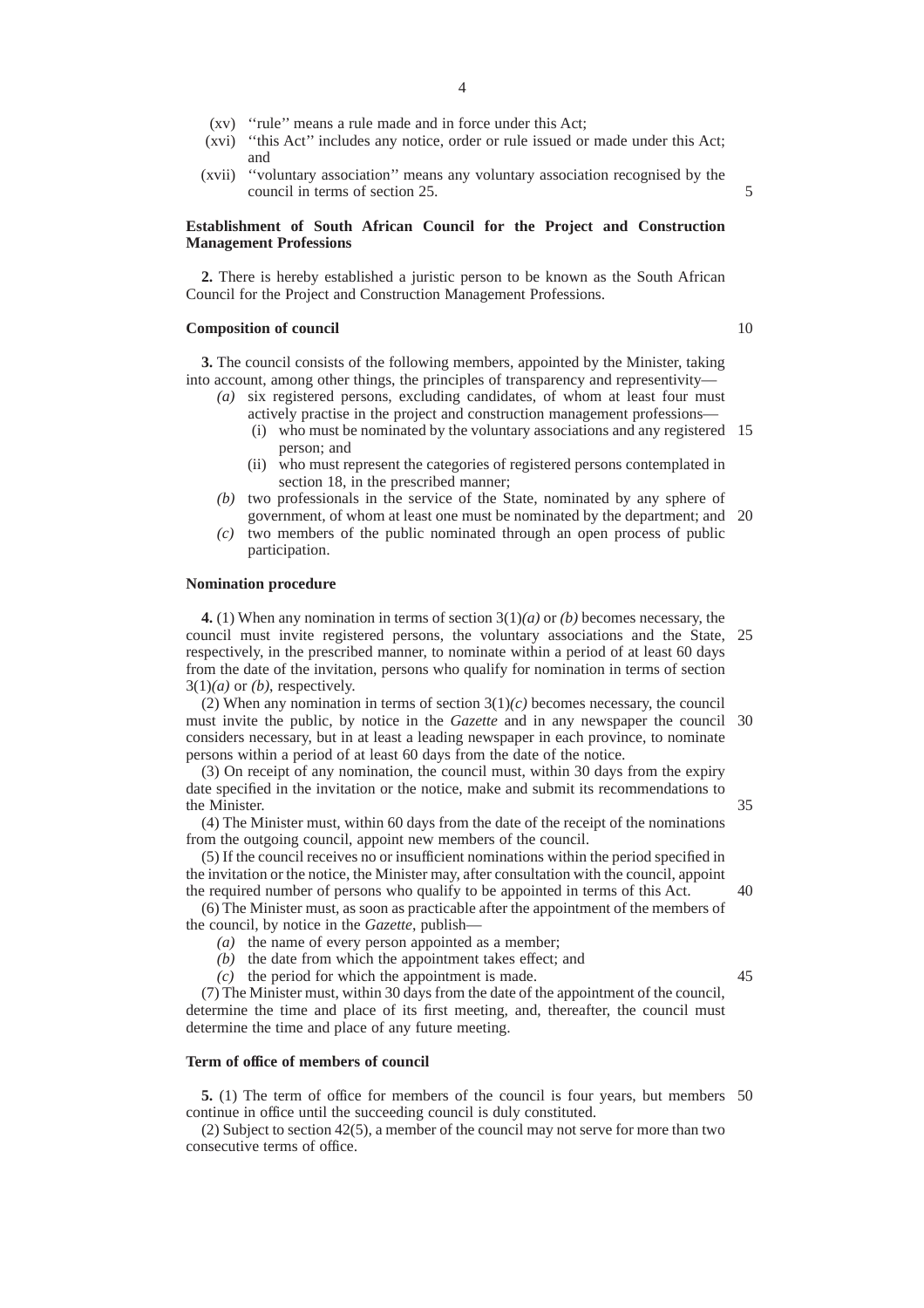(3) Despite subsection (1), the Minister may, by notice in the *Gazette*, after consultation with the council, extend the period of office of all the members of the council for a period of six months, but he or she may only extend the period of office twice.

(4) Despite subsection (1), the Minister may, by notice in the *Gazette*, after consultation with the council, terminate the period of office of a member or all members of the council. 5

(5) The Minister may only act in terms of subsection (4) if a new member or a new council has been appointed, on nominations invited by the Minister in the manner provided for in section 4, to take over the functions of the member or the council 10 concerned.

#### **Disqualification from membership of council and vacation of office**

**6.** (1) A person may not be appointed as a member of the council if that person—

- *(a)* is not a South African citizen and ordinarily resident in the Republic;
- *(b)* is an unrehabilitated insolvent;

15

45

- *(c)* has been convicted of an offence in the Republic, other than an offence committed prior to 27 April 1994 associated with political objectives, and was sentenced to imprisonment without an option of a fine, or, in the case of fraud, to a fine or imprisonment or both;
- *(d)* subject to subsection (3), has been convicted of an offence in a foreign country 20 and was sentenced to imprisonment without an option of a fine, or, in the case of fraud, to a fine or imprisonment or both;
- *(e)* has, as a result of improper conduct, been removed from an office of trust; or
- *(f)* has in terms of this Act been found guilty by the disciplinary tribunal or the council of improper conduct. 25

(2) A member of the council must vacate his or her office if he or she—

- *(a)* becomes disqualified in terms of subsection (1) from being appointed as a member of the council;
- *(b)* resigns by written notice addressed to the registrar;
- *(c)* is declared by the High Court to be of unsound mind or mentally disordered or 30 is detained under the Mental Health Act, 1973 (Act No. 18 of 1973);
- *(d)* has, without leave of the council, been absent from more than two consecutive meetings of the council;
- *(e)* was appointed in terms of section  $3(1)(a)$  and after that appointment a change in his or her circumstances arises that affects the ratio of the membership 35 referred to in section 3(1);
- *(f)* was appointed in terms of section 3(1)*(b)* and ceases to be employed by the State; or
- *(g)* ceases to be permanently resident in the Republic.

(3) For the purposes of subsection  $(1)(d)$ , the Minister must take cognisance of the 40 prevailing circumstances in a foreign country relating to a conviction.

(4) *(a)* If a member of the council dies or vacates his or her office before the expiration of his or her term of office, the Minister may, after consultation with the council, and subject to section 5(1), appoint a person to fill the vacancy for the unexpired portion of the period for which that member was appointed.

*(b)* If the Minister appoints a person to fill the vacant seat, the appointment must be made within 60 days from the date on which the vacancy occurred.

#### **Election of president and vice-president of council**

**7.** (1) *(a)* The members of the council must, at the first meeting of every newly constituted council elect a president and vice-president who must be registered persons 50 and at least one must actively practise in the project or construction management professions.

*(b)* The president and vice-president hold office for the period of four years from the date of their appointment.

(2) The vice-president must, if the president is for any reason unable to act as 55president, perform all the functions and may exercise all the powers of the president.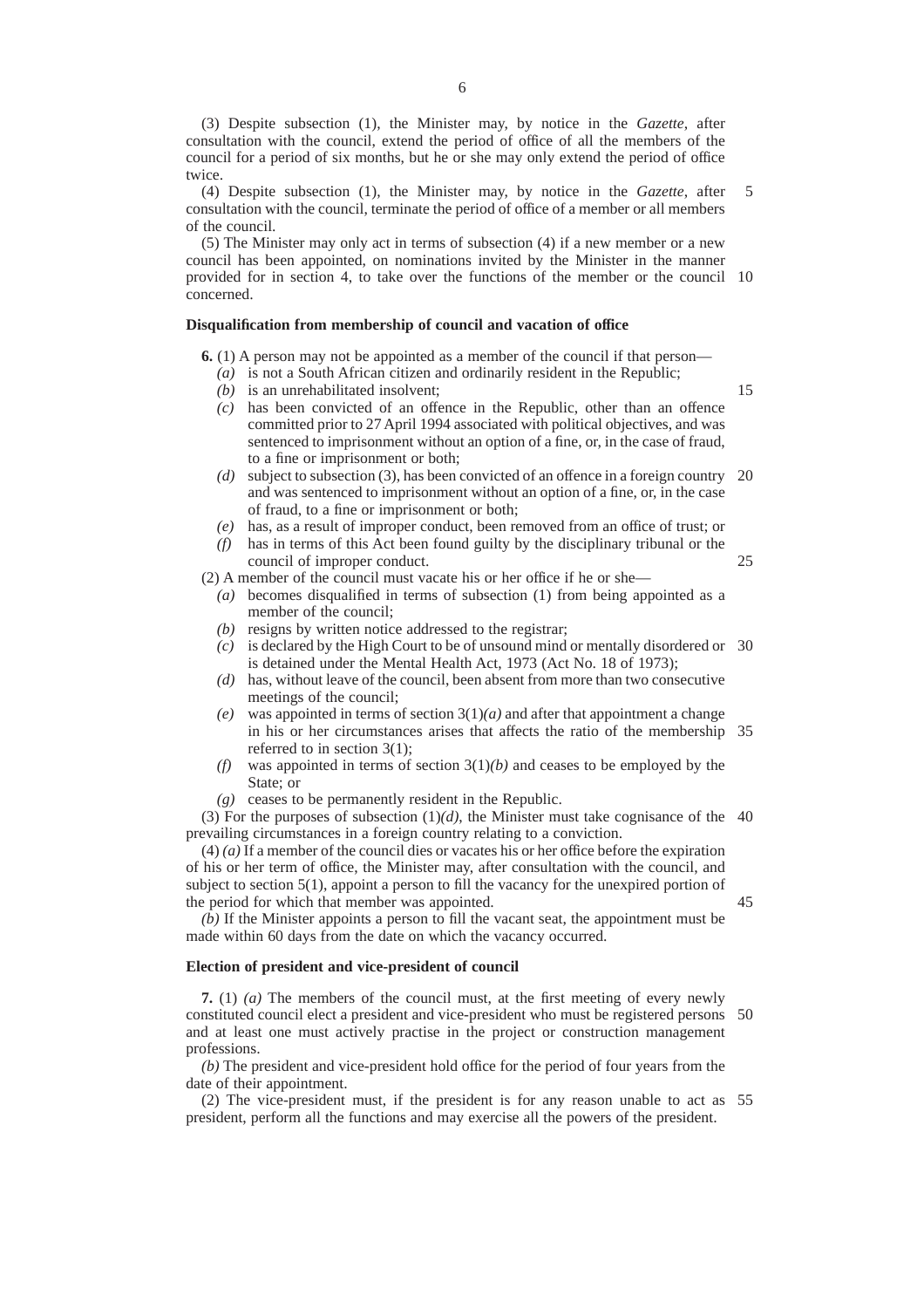(3) *(a)* If both the president and the vice-president are for any reason unable to preside at a council meeting, the members present must elect a person to preside at that meeting.

*(b)* The person elected may, during that meeting and until the president or vice-president resumes his or her functions, perform all the functions and exercise all the powers of the president.

#### **Appointment of registrar and staff members of council**

**8.** (1) The council—

- *(a)* must appoint a registrar; and
- *(b)* may employ such staff as it may deem necessary for the carrying out of its functions,

on such conditions, including the payment of remuneration and allowances, as it may determine, and may dismiss any person so appointed.

(2) The registrar must enter into a performance agreement, as prescribed, with the council on acceptance of his or her appointment.

(3) The registrar must perform, in addition to such functions as may otherwise be 15 assigned to him or her by or under this Act, such functions as may from time to time be assigned to him or her by the council.

#### **Decisions of council**

**9.** (1) A decision of the majority of the members of the council present at any meeting constitutes a decision of the council.

20

35

5

10

(2) In the event of an equality of votes the person presiding at the meeting has a casting vote in addition to his or her deliberative vote.

(3) If the requisite majority of the members who are entitled to sit as members at a meeting of the council, make a decision or authorise an act at that meeting, the decision made or act performed under that authorisation, is valid despite the fact that at that 25 meeting a member who had become disqualified in terms of section 6(2) but had not vacated his or her office, sat as a member.

#### **Administrative powers of council**

**10.** The council may—

- *(a)* determine the remuneration and allowances payable to its members or the 30 members of any committee of the council after consultation with the CBE;
- *(b)* arrange for the payment of pension and other benefits to any staff of the council or the registrar and to his or her dependants on the termination of the service of that staff member or the registrar;
- *(c)* determine where its head office must be situated;
- *(d)* determine the manner in which meetings of the council or any committee of the council must be convened, the procedure and quorum at such meetings and the manner in which the minutes of such meetings must be kept; and
- *(e)* print, circulate, sell and administer the publication of, and generally take any steps necessary to publish, any publication relating to the project and 40 construction management professions and related matters.

#### **Powers of council with regard to registration**

**11.** The council may, subject to this Act—

- *(a)* consider and decide on any application for registration;
- *(b)* prescribe the period of validity of the registration of a registered person; 45
- *(c)* keep a register of registered persons and decide on—
	- (i) the form of certificates and the register to be kept;
	- (ii) the maintenance of the register or issuing of certificates; and
	- (iii) the reviewing of the register and certificates and the manner in which alterations thereto may be effected. 50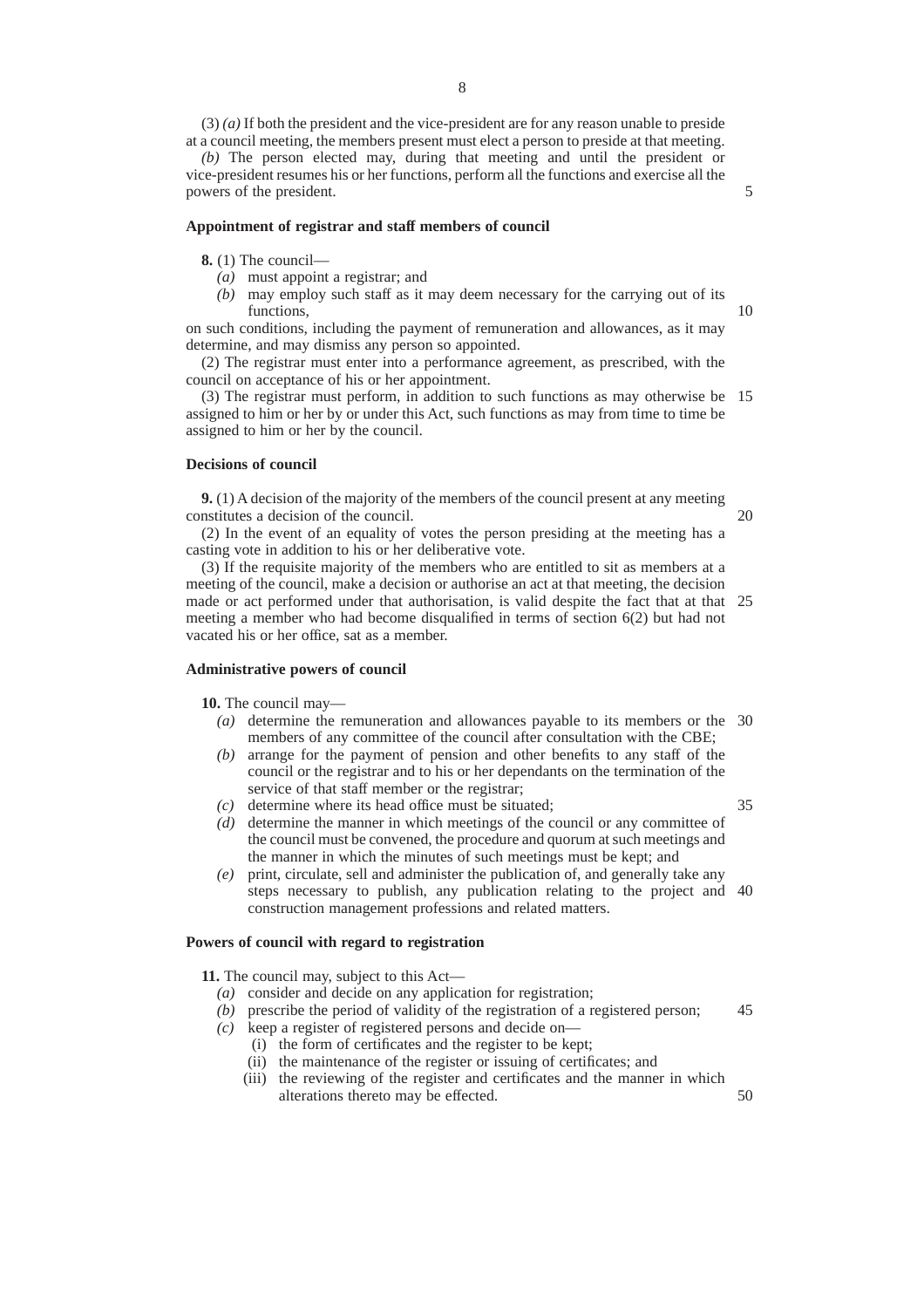#### **Powers of council with regard to fees and charges**

**12.** (1) The council may, with regard to fees and charges, which are payable to the council, determine—

- *(a)* application fees;
- *(b)* registration fees;
- *(c)* annual fees, or portion thereof, in respect of a part of a year;
- *(d)* the date on which any fee or charge is payable;
- *(e)* the fees, or portion thereof, payable in respect of any examination referred to in section 19, conducted by or on behalf of the council;
- *(f)* any charge payable for the purposes of the education fund referred to in 10 section  $15(5)$ ;
- *(g)* fees payable for a service referred to in section 14*(c)*;
- *(h)* the fees payable for an appeal in terms of section 24(1); or
- *(i)* any other fee or charge it considers necessary.

(2) The council may grant exemption from payment of application fees, registration 15 fees, annual fees, charges, or a portion thereof referred to in subsection (1).

#### **Powers of council with regard to education in project and construction management**

#### **13.** The council may—

- *(a)* subject to sections 5 and 7 of the Higher Education Act, 1997 (Act No. 101 of 20 1997), conduct accreditation visits to any educational institution which has a department, school or faculty which offers project and construction management educational programmes, but must conduct at least one such visit during its term of office. If the council does not conduct an accreditation visit within that term of office, it must notify the Minister accordingly and provide him or 25 her with reasons for the failure to do so;
- *(b)* either conditionally or unconditionally grant, refuse or withdraw accreditation to all educational institutions and their educational programmes with regard to project and construction management;
- *(c)* consult with the Council on Higher Education established in terms of the 30 Higher Education Act, 1997, regarding matters relevant to education in project and construction management;
- *(d)* consult with the South African Qualifications Authority established by the South African Qualifications Authority Act, 1995 (Act No. 58 of 1995), or any body established by it and the voluntary associations, to determine compe-35 tency standards for the purpose of registration;
- *(e)* establish mechanisms for registered persons to gain recognition of their qualifications and professional status in other countries;
- *(f)* liaise with the relevant National Standards Body established in terms of Chapter 3 of the regulations under the South African Qualifications Authority 40 Act, 1995, with a view to the establishment of a standards generating body in terms of those regulations;
- *(g)* recognise or withdraw the recognition of any examination contemplated in section 19;
- *(h)* enter into an agreement with any person or body of persons, within or outside 45 the Republic, with regard to the recognition of any examination or qualification for the purposes of this Act;
- *(i)* give advice or render assistance to any educational institution, voluntary association or examining body with regard to educational facilities for and the training and education of registered persons and prospective registered 50 persons;
- conduct any examination for the purposes of section 19; and
- *(k)* determine, after consultation with the voluntary associations and registered persons, conditions relating to and the nature and extent of continuing education and training.

#### **General powers of council**

**14.** The council may, in addition to other powers in this Act—

*(a)* acquire, hire, maintain, let, sell or otherwise dispose of movable or immovable property for the effective performance and exercise of its functions, duties or powers;

5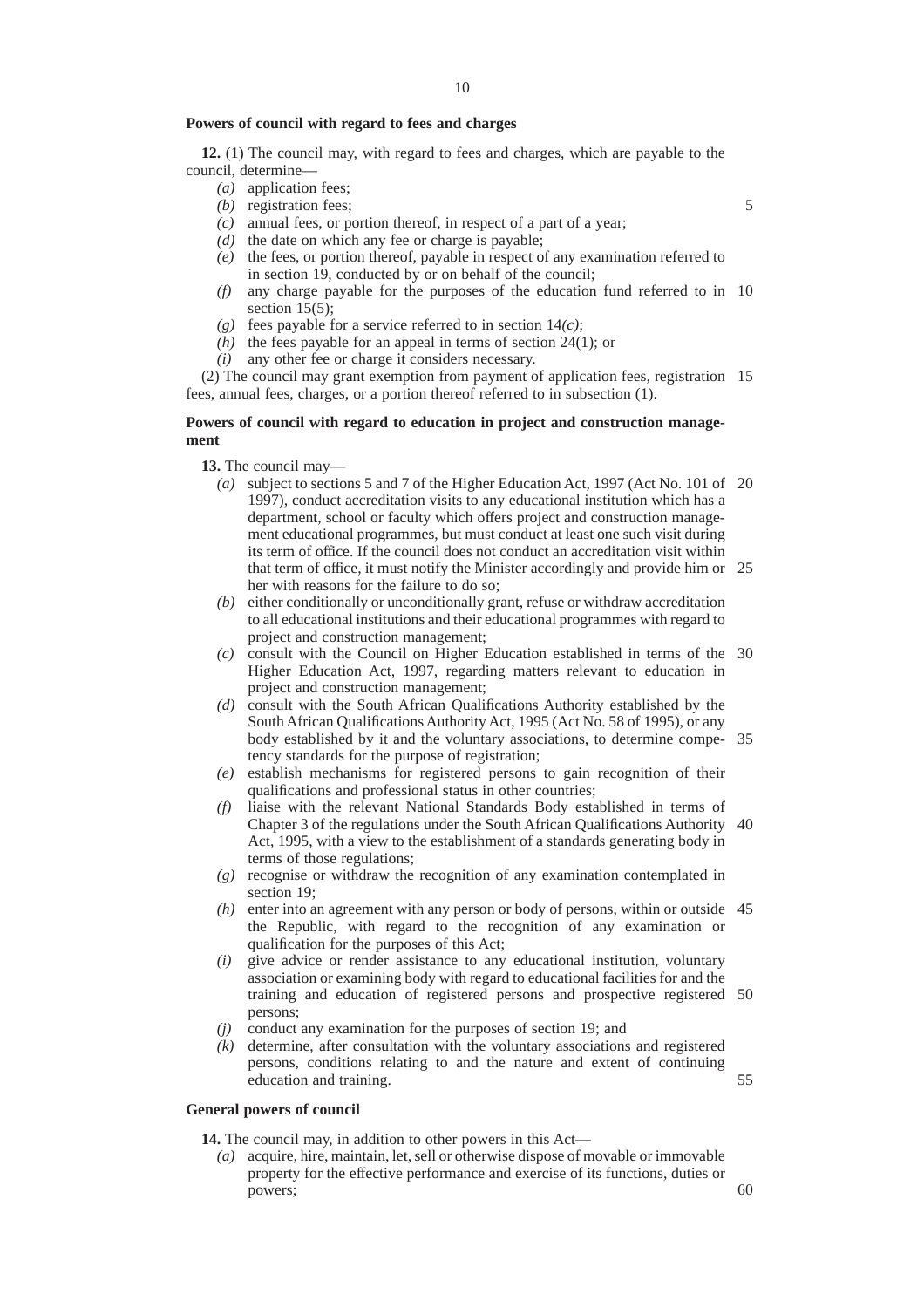- *(b)* decide upon the manner in which contracts must be entered into on behalf of the council;
- *(c)* perform any service within its competence if it is requested by any person or body of persons, including the State;
- *(d)* determine, subject to section 25, the requirements with which a voluntary association must comply to qualify for recognition by the council; 5
- *(e)* advise the Minister, any other Minister or the CBE on any matter relating to the project and construction management professions;
- *(f)* encourage and itself undertake research into matters relating to the project and construction management professions;
- *(g)* take any steps it considers necessary for the protection of the public in their dealings with registered persons for the maintenance of the integrity and the enhancement of the status of the project and construction management professions;
- *(h)* take any steps it considers necessary for the improvement of the standards of 15 services rendered by registered persons;
- *(i)* create an awareness amongst registered persons of the importance to protect the environment against unsound project and construction management practices;
- *(j)* take any steps which it considers necessary, where, as a result of project and 20 construction management related undertakings, public health and safety is prejudiced; and
- *(k)* take any measures it considers necessary for the proper performance and exercise of its functions, duties or powers or to achieve the objectives of this Act. 25

#### **Funds of council and keeping and auditing of accounts**

**15.** (1) The funds of the council consist of any money received in terms of this Act and all other monies which may accrue to the council from any other legal source, including fines and penalties imposed by the council.

(2) The council may—

- *(a)* collect and invest funds of the council;
- *(b)* raise money by way of loan for the purpose of effectively performing its functions;
- *(c)* with a view to the promotion of any matter relating to the project and construction management professions, lend money against such security as the council considers adequate; and 35
- *(d)* mortgage any of its immovable property as security for a loan referred to in paragraph *(b)*.
- (3) The council may remunerate its members and committee members from its funds.
- (4) The council may finance any publication referred to in section 10*(e)*.

(5) The council may establish and administer an education fund for the purpose of education, training and continuing education and training of registered persons and students in the project and construction management professions.

(6) The council must keep full and correct account of all monies received and expended by it. 45

(7) *(a)* The council must annually prepare a statement of income and expenditure and a balance sheet showing its financial position as at the close of the financial year to which it relates.

*(b)* The council must have the statement and balance sheet audited by an auditor registered in terms of the Public Accountants' and Auditors' Act, 1991 (Act No. 80 of 50 1991).

*(c)* A copy of the audited statement and balance sheet must be open for inspection at the offices of the council.

(8) The council must, within six months from the close of each financial year or such other period as may be agreed to by the Minister after a request by the council, submit 55 the audited statement and balance sheet to the Minister and must provide a copy to the **CBE** 

(9) The Minister may, with the concurrence of the Minister of Finance—

*(a)* advance or grant to the council, out of money appropriated by Parliament, such amounts as he or she considers necessary in order to enable the council 60 to carry out its functions; and

10

30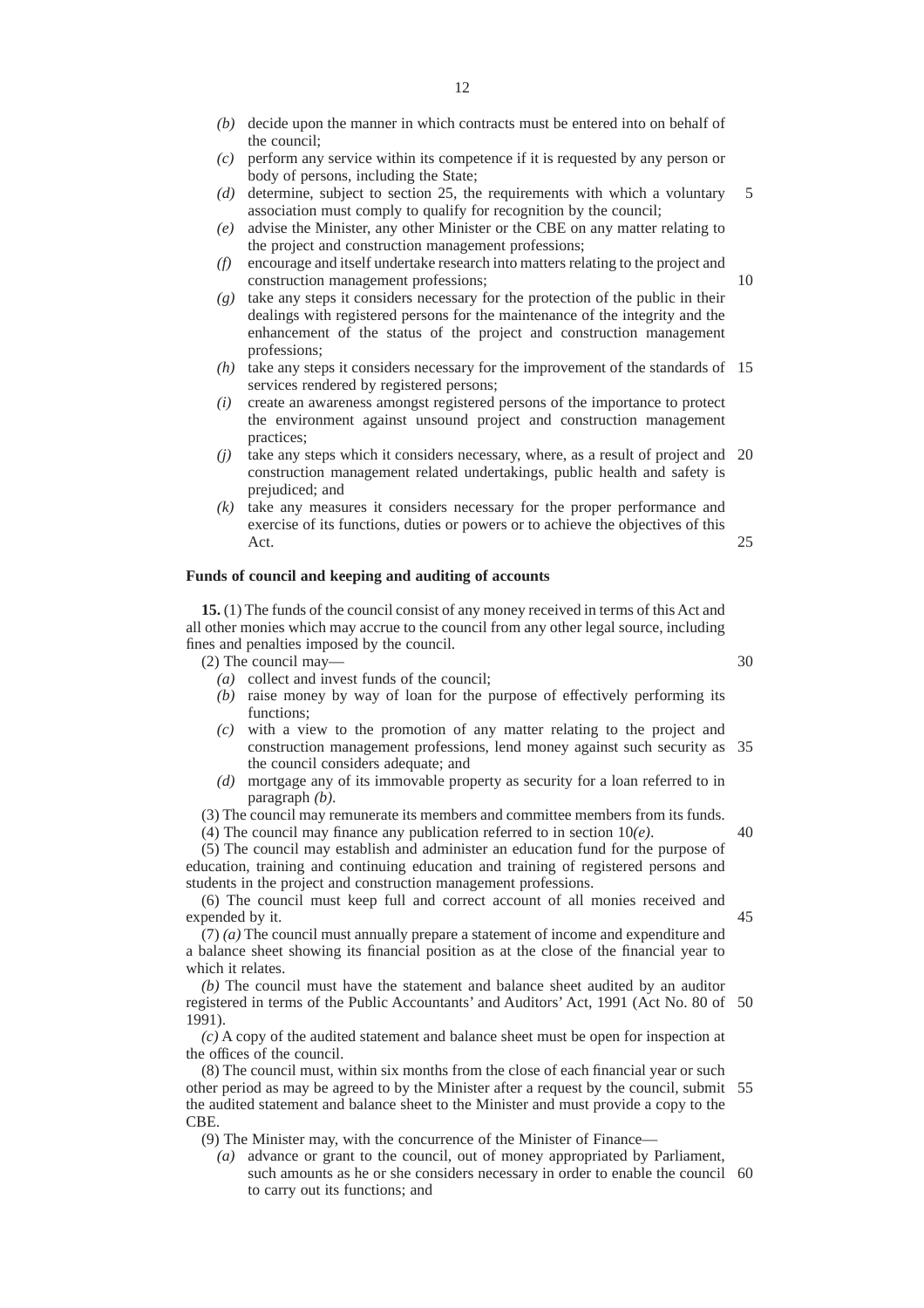*(b)* determine the conditions to and repayment of the advance.

(10) The council must determine its financial year.

(11) The council must apply due care and diligence when investing any money or incurring any expenditure from the funds of the council.

#### **Reports to CBE**

**16.** (1) The council must, within six months from the close of each financial year, provide the CBE with a report regarding its activities during that financial year, for the purpose of section 4 of the Council for the Built Environment Act, 2000.

(2) A copy of the report and the register referred to in section 11*(c)* must be open for inspection at the offices of the council.

(3) The council must, on request by the CBE, provide the CBE with any information regarding a registered person.

#### **Committees of council**

**17.** (1) *(a)* The council may establish any committee, including an investigating committee, to assist it in the performance of its functions and may appoint any person as 15 a member of that committee.

*(b)* If the council does not designate a chairperson for a committee, the committee may, at its first meeting, elect a chairperson from among its members.

*(c)* The council may at any time dissolve or reconstitute a committee.

(2) Section 9 may, with the necessary changes, apply in respect of a committee of the 20 council.

#### **Categories of registration**

**18.** (1) The categories in which a person may register in the project and construction management professions are—

- *(a)* professional, which is divided into—
	- (i) Professional Construction Manager; or
	- (ii) Professional Construction Project Manager; or
- *(b)* candidate, which is divided into—
	- (i) Candidate Construction Manager; or
	- (ii) Candidate Construction Project Manager; or
- *(c)* specified categories prescribed by the council.

(2) A person may not practise in any of the categories contemplated in subsection (1), unless he or she is registered in that category.

(3) A person who is registered in the category of candidate must perform work in the project and construction management professions only under the supervision and 35 control of a professional of a category as prescribed.

#### **Registration**

**19.** (1) *(a)* A person must apply, in the prescribed application form, to the council for registration in a category referred to in section 18(1).

*(b)* The application form referred to in paragraph *(a)* must be accompanied by the 40 prescribed fee.

(2) The council must register the applicant in the relevant category and issue a registration certificate to the successful applicant in the prescribed form if, after consideration of an application, the council is satisfied that the applicant—

- *(a)* in the case of a person applying for registration as a professional—
	- (i) has demonstrated his or her competence as measured against standards determined by the council for the relevant category of registration; and
	- (ii) has passed any additional examinations that may be determined by the council;
- *(b)* in the case of a person applying for registration as a candidate or as a candidate in a specified category, has satisfied the relevant educational outcomes determined by the council for this purpose, by— 50
	- (i) having passed accredited or recognised examinations at any educational institution offering educational programmes in project and construction management; and
	- (ii) having passed any other examination that may be determined by the council; or

10

25

30

45

55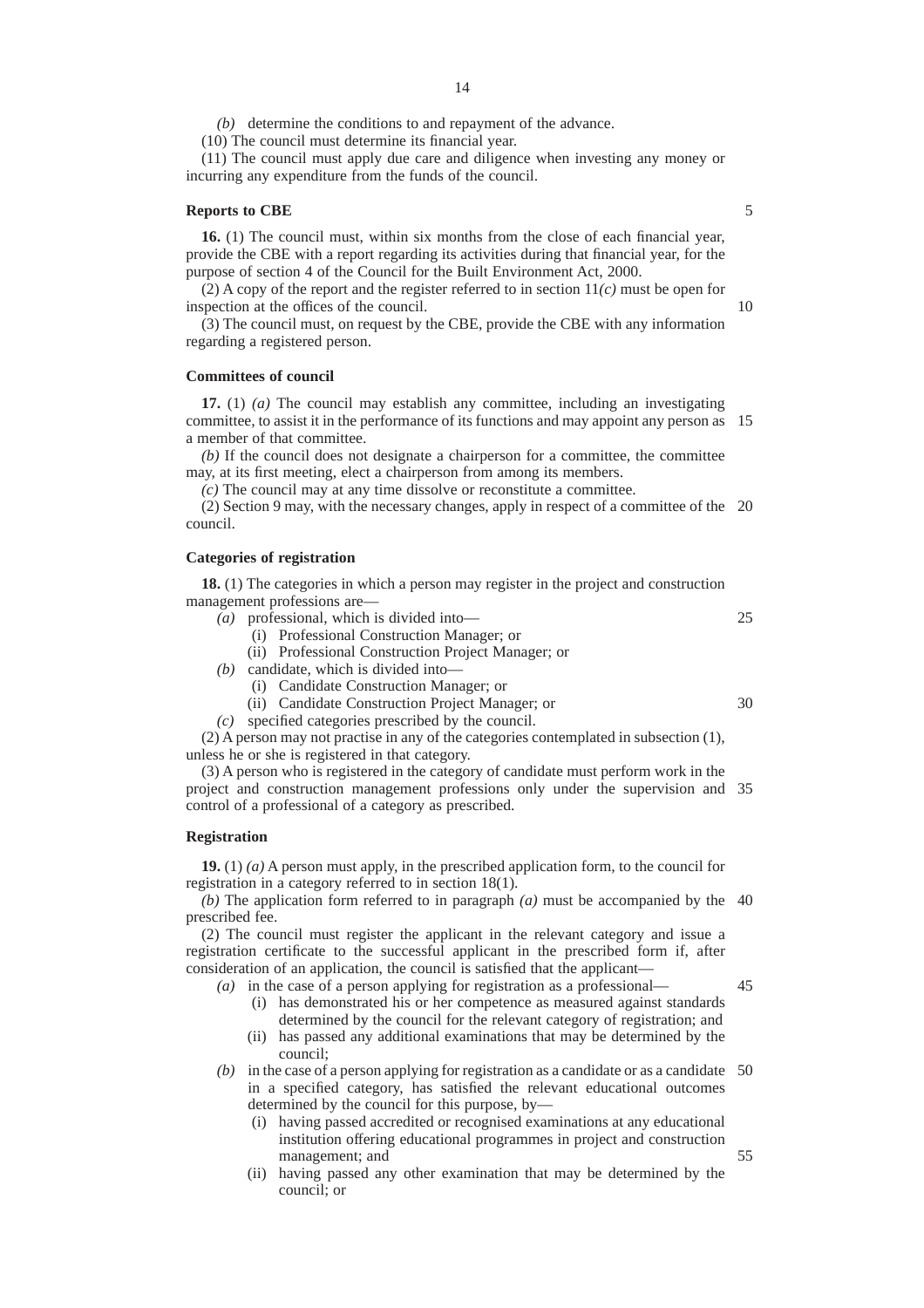(iii) presenting evidence of prior learning in project and construction management.

5

20

45

- (3) *(a)* Despite subsection (2), the council may refuse to register an applicant—
	- (i) if the applicant has been removed from an office of trust on account of improper conduct;
	- (ii) has been convicted of an offence in the Republic, other than an offence committed prior to 27 April 1994 associated with political objectives, and was sentenced to imprisonment without an option of a fine, or, in the case of fraud, to a fine or imprisonment or both;
	- (iii) if the applicant has, subject to paragraph  $(b)$ , been convicted of an offence in 10 a foreign country and was sentenced to imprisonment without an option of a fine, or, in the case of fraud, to a fine or imprisonment or both;
	- (iv) if the applicant is declared by the High Court to be of unsound mind or mentally disordered, or is detained under the Mental Health Act, 1973;
	- (v) for as long as the applicant is disqualified from registration as a result of any 15 punishment imposed on him or her under this Act;
	- (vi) if the applicant is an unrehabilitated insolvent whose insolvency was caused by his or her negligence or incompetence in performing work falling within the scope of the category in respect of which he or she is applying for registration.

*(b)* For the purposes of paragraph *(a)*(iii), the council must take cognisance of the prevailing circumstances in a foreign country relating to a conviction.

*(c)* The council must provide the applicant with a notice of a refusal referred to in paragraph *(a)*.

(4) For the purposes of this section ''prior learning'' means the previous learning and 25 experience of a learner, howsoever obtained, against the learning outcomes required for a specified qualification and the acceptance for the purposes of qualification of that which meets those requirements.

#### **Cancellation of registration**

**20.** (1) *(a)* The council may cancel the registration of a registered person if he or she— 30

- (i) becomes disqualified from registration as contemplated in section 19(3);
- (ii) has erroneously been registered, or has been registered on information subsequently proved to be false; or
- (iii) fails to pay the prescribed annual fee or portion thereof, within 60 days from it becoming due or within such further period as the council may allow, either 35 before or after the expiry of the 60 days.

*(b)* The council must provide the registered person with a notice of a cancellation referred to in paragraph *(a)*.

(2) If a person who is registered as a candidate qualifies to be registered as a professional in terms of section  $19(2)(a)$ , the council must cancel his or her registration 40 as a candidate.

(3) The council must at the written request of any registered person cancel his or her registration, but where an investigation into alleged improper conduct by that person is in progress or is to be held, the registration may not be cancelled until the investigation has been concluded.

(4) Despite the cancellation of the registration of a registered person in terms of this section, that person remains liable for any fee, arrears or penalty imposed by the council for the period that he or she was registered.

#### **Authorised titles**

**21.** (1) A person who is registered in any of the categories referred to in section 18(1) 50may describe himself or herself as and use the title—

- *(a)* Professional Construction Manager;
- *(b)* Professional Construction Project Manager;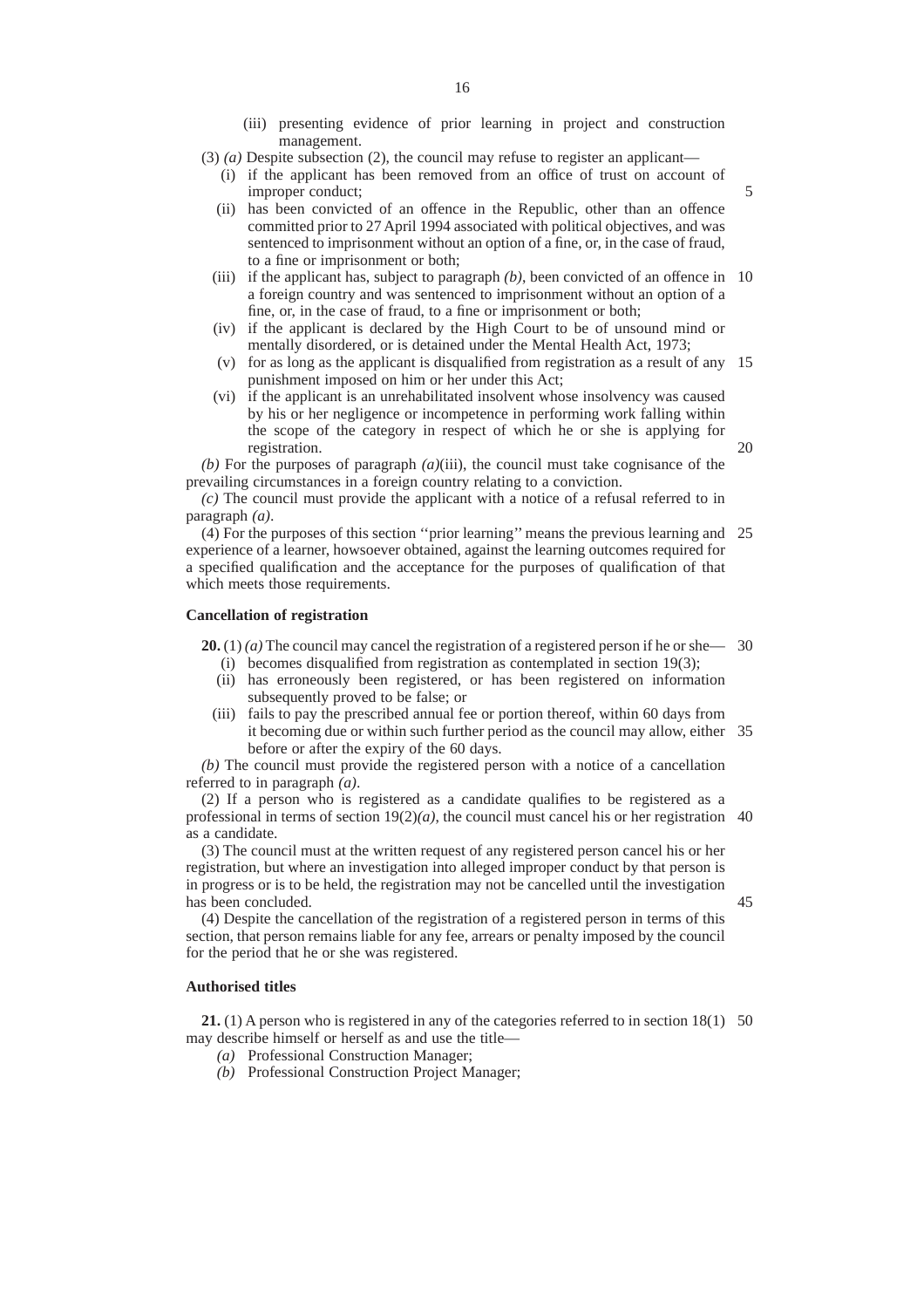*(c)* Candidate Construction Manager; or

*(d)* Candidate Construction Project Manager.

(2) A registered person may use a title prescribed by the council for the specified category.

(3) The council may determine abbreviations or acronyms for the titles referred to in subsection  $(1)$ . 5

#### **Renewal of registration**

**22.** (1) A registered person must, at least three months prior to the prescribed expiry date of his or her registration, apply in the prescribed manner to the council for the renewal of his or her registration.

(2) The council may determine conditions for the renewal of registration.

(3) Subject to section 19, the council must, on application, register a person who was previously registered and whose registration was cancelled in terms of section  $20(1)(a)(iii)$ , if he or she has paid-

- *(a)* the prescribed fee;
- *(b)* any arrear annual fee or portion thereof;
- *(c)* any expenses incurred by the council in connection with the recovery of any arrear fees; and
- *(d)* any penalties imposed on him or her by the council.

#### **Return of registration certificate**

**23.** Any person whose registration has been cancelled in terms of this Act, must return his or her registration certificate to the registrar within 30 days from the date on which he or she is directed by the registrar in writing to do so.

#### **Grievance procedure in relation to registration**

**24.** (1) If an applicant is of the opinion that a committee, in its refusal to register him 25 or her, or to cancel his or her registration, other than a cancellation in terms of section  $20(1)(a)(iii)$  or  $32(3)(a)(iv)$ , did not comply with section 33 of the Constitution, that applicant may, on payment of the prescribed fees and within 30 days from the date on which the refusal or cancellation came to his or her knowledge, appeal to the council against that decision. 30

(2) The council must, at its first ensuing meeting, within 60 days from the date of the receipt of the appeal, decide on the appeal and provide the appellant with reasons for its decision.

(3) If an appeal is lodged against a refusal of a committee to renew the registration of a registered person, the registration of that person may not be cancelled until the appeal 35 has been decided.

#### **Recognition of voluntary associations**

**25.** (1) The council must, within 90 days from the date of its first meeting, submit the framework for the requirements for recognition of a voluntary association to the CBE for approval.

(2) Any voluntary association may apply to the council to be recognised as such.

(3) The council may, if the voluntary association complies with the requirements determined in terms of section 14*(d)*, recognise that association and issue it with a certificate of recognition.

(4) A certificate of recognition is valid for a period of five years from the date of issue. 45

(5) A voluntary association must display its certificate of recognition in a prominent place at its head office.

(6) The recognition of a voluntary association lapses—

- *(a)* if that association no longer complies with the requirements contemplated in section 14*(d)*; or
- *(b)* at the expiry of the five-year period referred to in subsection (4).

20

10

15

40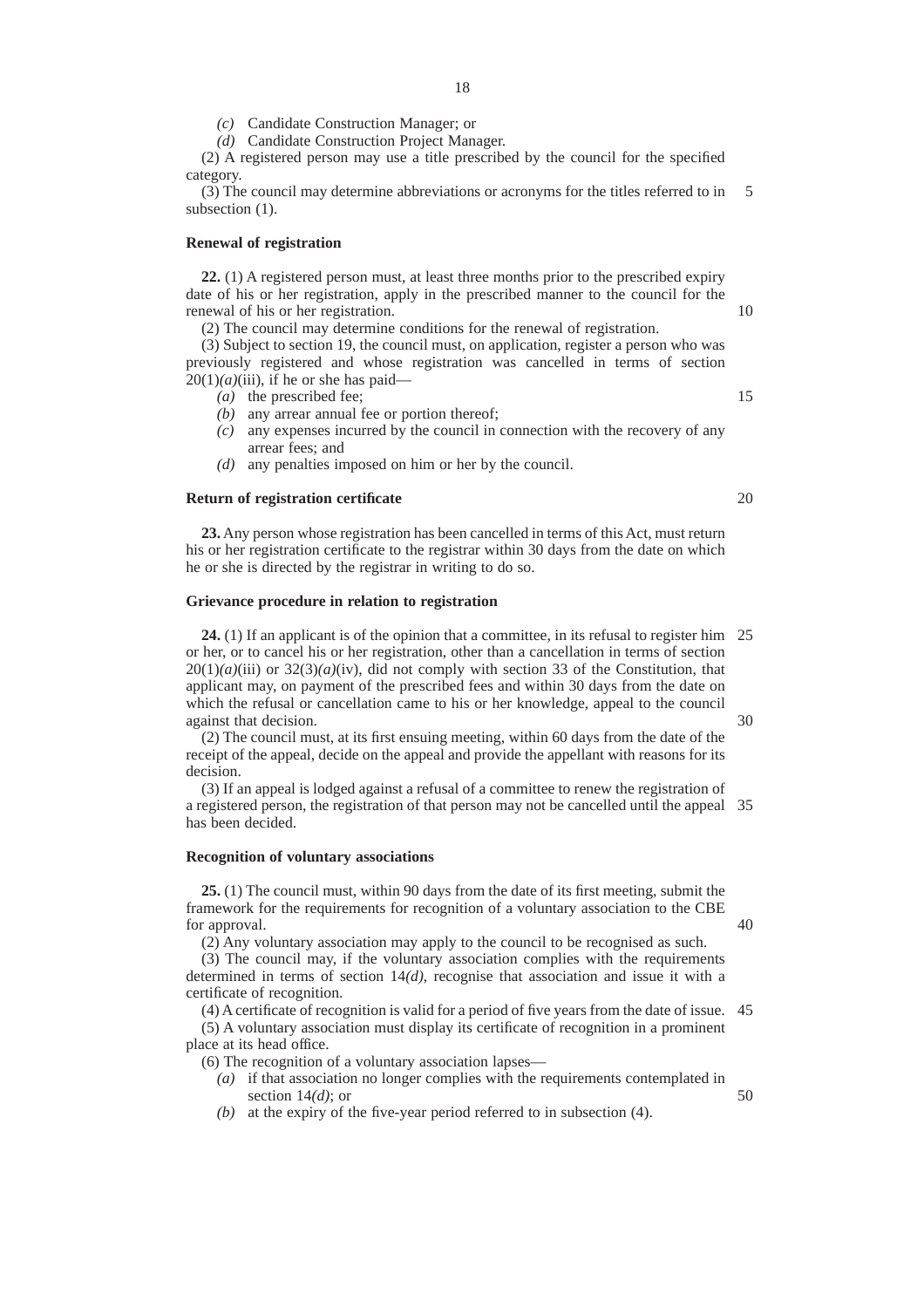(7) A voluntary association must, at least three months prior to the expiry of its recognition, apply in the prescribed manner to the council for the renewal thereof.

(8) A voluntary association whose recognition has lapsed must, within 30 days from the date on which it is so directed in writing by the council, return its certificate of recognition.

#### **Identification of work**

**26.** (1) The council must consult with—

- *(a)* all voluntary associations;
- *(b)* any person;
- *(c)* body; or
- *(d)* industry,

that may be affected by any laws regulating the built environment professions regarding the identification of the type of project and construction management work which may be performed by persons registered in any of the categories referred to in section 18, including work which may fall within the scope of any other profession regulated by the 15 professions' Acts referred to in the Council for the Built Environment Act, 2000.

(2) After the process of consultation the council must submit recommendations to the CBE regarding the work identified in terms of subsection (1), for its consideration and identification in terms of section 20 of the Council for the Built Environment Act, 2000.

- (3) A person who is not registered in terms of this Act, may not— *(a)* perform any kind of work identified for any category of registered persons;
	- *(b)* pretend to be, or in any manner hold or allow himself or herself to be held out as a person registered in terms of this Act;
	- *(c)* use the name of any registered person or any name or title referred to in section 18 or 21; or 25
	- *(d)* perform any act indicating, or calculated to lead persons to believe, that he or she is registered in terms of this Act.

(4) Subsection (3)*(a)* may not be construed as prohibiting any person from performing work identified in terms of this section, if such work is performed in the service of or by order of and under the direction, control, supervision of or in association 30 with a registered person entitled to perform the work identified and who must assume responsibility for any work so performed.

#### **Professional conduct**

**27.** (1) The council must, in consultation with the CBE, voluntary associations and registered persons, draw up a code of conduct for registered persons.

(2) *(a)* The council is responsible for administering the code of conduct and must ensure that the code is available to all members of the public at all reasonable times.

*(b)* The council must provide the CBE with a copy of the code of conduct.

(3) All registered persons must comply with the code of conduct and failure to do so constitutes improper conduct.

#### **Investigation of charge of improper conduct**

**28.** (1) The council must refer any matter brought against a registered person to an investigating committee contemplated in section 17 if—

- *(a)* the council has reasonable grounds to suspect that a registered person has committed an act which may render him or her guilty of improper conduct; or 45
- *(b)* a complaint, charge or allegation of improper conduct has been brought against a registered person by any person.

(2) At the request of the council, the investigating committee must—

- *(a)* investigate the matter; and
- *(b)* obtain evidence to determine whether or not in its opinion the registered 50person concerned may be charged and, if so, recommend to the council the charge or charges that may be preferred against that registered person.

10

5

20

40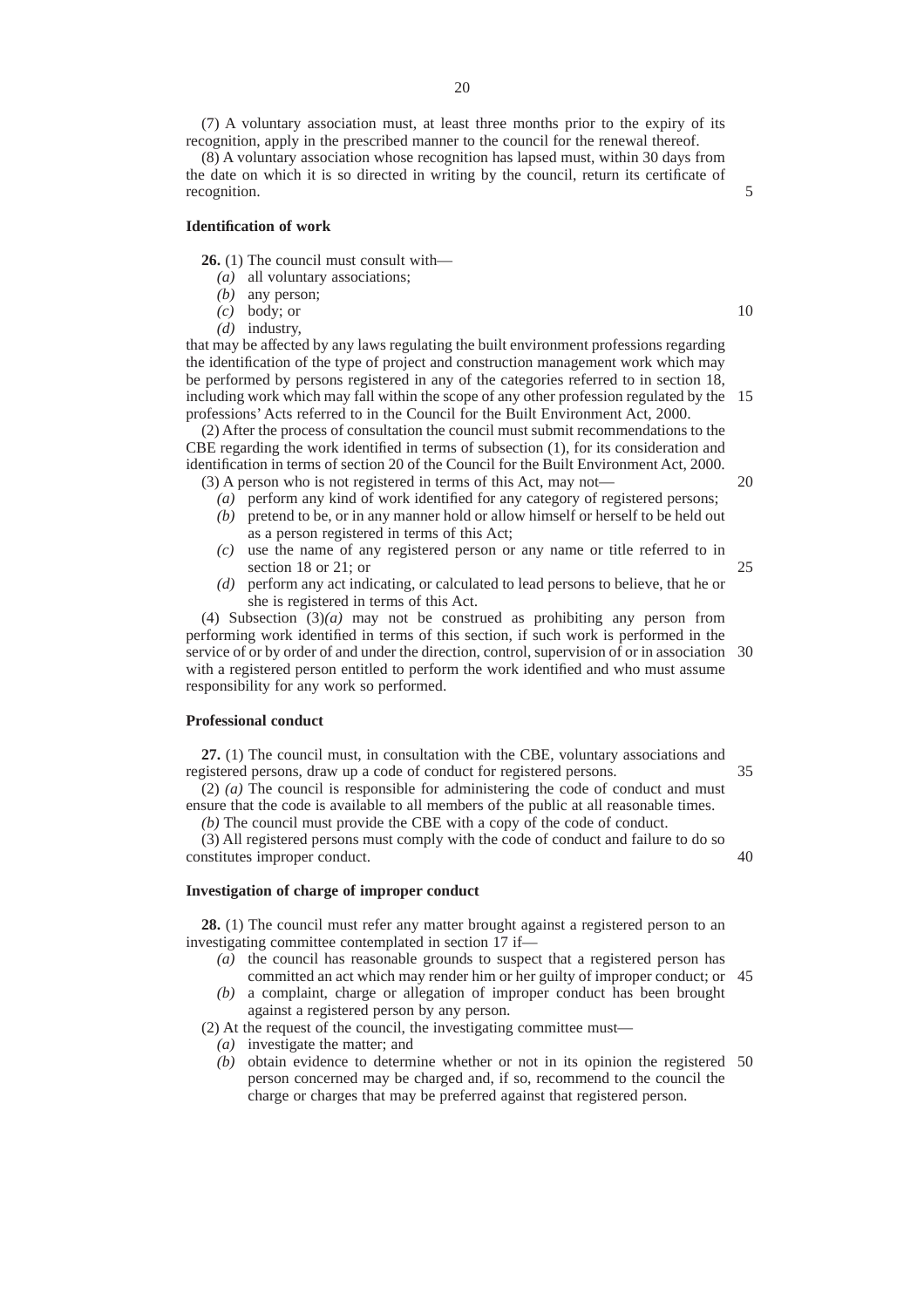- *(a)* has the right to be assisted or represented by another person; and
- *(b)* is not obliged to make any statement and that any statement so made may be used in evidence against the registered person.

5

(4) The investigating committee must, after the conclusion of the investigation, submit a report making its recommendations to the council regarding any matter referred to it in terms of this section.

#### **Charge of improper conduct**

**29.** (1) The council must, after considering a report of the investigating committee in 10 terms of section  $28(2)(b)$  and (4), charge a registered person with improper conduct if the council is convinced that sufficient grounds exist for a charge to be preferred against such a registered person.

(2) The council must furnish a charge sheet to the registered person concerned by hand or registered mail. 15

(3) A charge sheet must inform the registered person charged—

- *(a)* of the details and nature of the charge;
- *(b)* that he or she must, in writing, admit or deny the charge;
- *(c)* that he or she may, together with the admission or denial, submit a written explanation regarding the improper conduct with which he or she is charged; 20 and
- *(d)* of the period, which must be reasonable, within which his or her plea in terms of paragraph *(b)* must be submitted to the council.

(4) *(a)* If a registered person charged admits that he or she is guilty of the charge, he or she is considered to have been found guilty of improper conduct as charged, after he 25 or she has explained his or her conduct.

*(b)* The council may, subject to section 32(2), impose a penalty contemplated in section  $32(3)(a)$  or *(b)* on a registered person who has admitted guilt in terms of paragraph *(a)*.

(5) The acquittal or the conviction of a registered person by a court of law on a 30 criminal charge is not a bar to proceedings against him or her under this Act on a charge of improper conduct, even if the facts stated in the charge of improper conduct would, if proved, constitute the offence stated in the criminal charge on which he or she was acquitted or convicted or any other offence of which he or she might have been acquitted or convicted at his or her trial on the criminal charge. 35

#### **Appointment of disciplinary tribunal**

**30.** (1) The council must appoint a disciplinary tribunal to hear a charge of improper conduct if a person charged—

- *(a)* denies the charge; or
- *(b)* fails to comply with section 29(3)*(b)*.

(2) The disciplinary tribunal must consist of at least—

*(a)* a person who specialises in the professional field concerning the charge;

- *(b)* a professional who has appropriate experience; and
- *(c)* a person qualified in law and who has appropriate experience.

#### **Disciplinary hearing**

**31.** (1) The disciplinary hearing must be conducted by the disciplinary tribunal.

(2) The disciplinary tribunal may, for the purposes of this section, appoint a person to assist it in the performance of its functions.

(3) *(a)* The disciplinary tribunal may, for the purposes of a hearing, subpoena any person— 50

- (i) who in its opinion may be able to give material information concerning the subject of the hearing; or
- 45
- 
-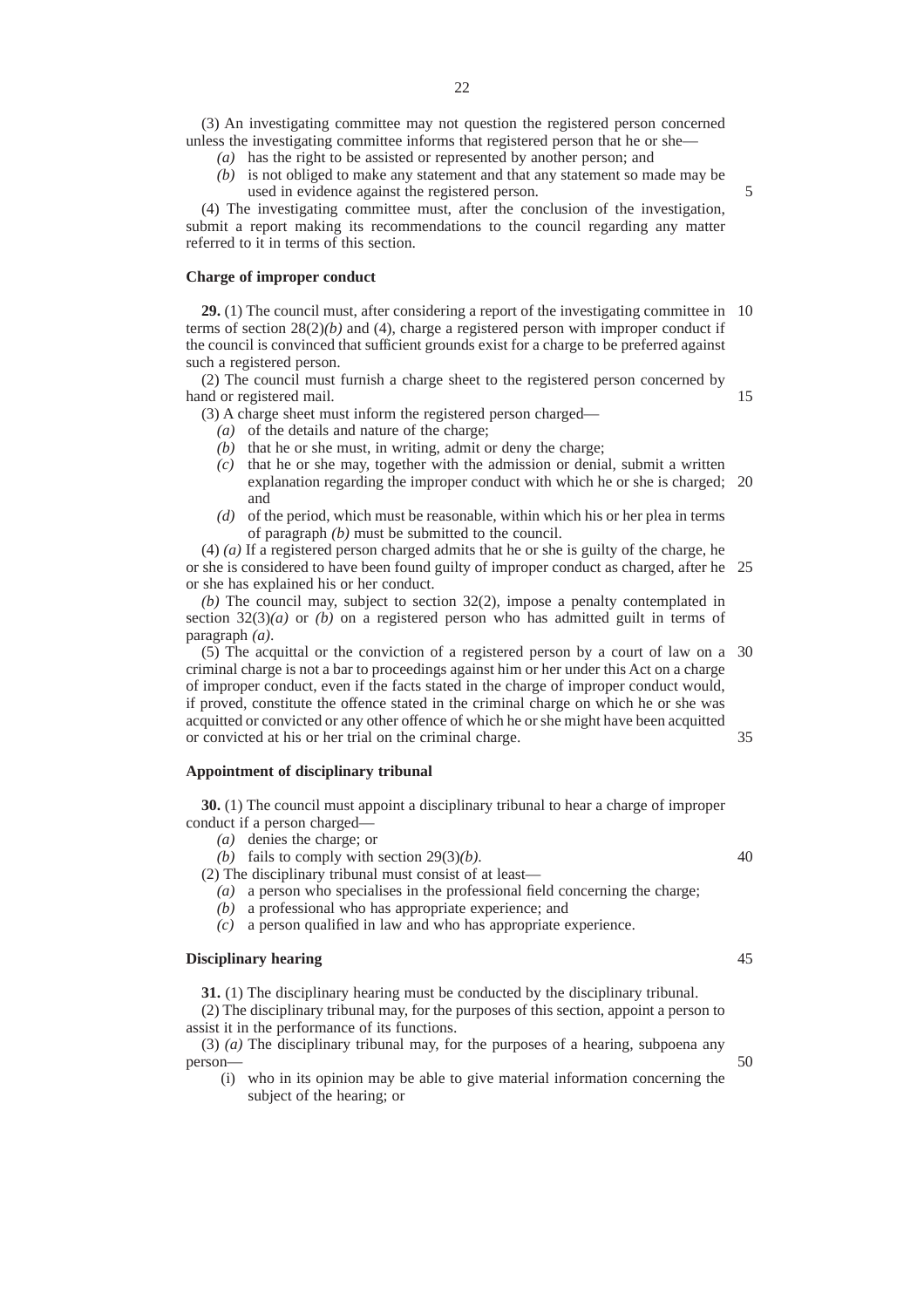(ii) who it suspects or believes has in his or her possession or custody or under his or her control any book, document or object which has any bearing on the subject of the hearing,

to appear before the disciplinary tribunal at the time and place specified in the subpoena, to be questioned or to produce a book, document or object.

- *(b)* A subpoena issued in terms of paragraph *(a)*, must—
	- (i) be in the prescribed form;
	- (ii) be signed by the chairperson of the disciplinary tribunal or, in his or her absence, any member of the disciplinary tribunal; and
	- (iii) be served on the registered person concerned personally or by sending it by 10 registered mail.

5

25

(4) The disciplinary tribunal may retain a book, document or object produced in terms of subsection (3) for the duration of the hearing.

(5) The chairperson of the disciplinary tribunal may call upon and administer an oath to, or take an affirmation from, any witness at the hearing who was subpoenaed in terms 15 of subsection (3).

(6) At a hearing the registered person charged—

- *(a)* (i) may personally be present at the hearing of the proceedings;
	- (ii) may be assisted or represented by another person in conducting the proceedings; 20
	- (iii) has the right to be heard;
	- (iv) may call witnesses;
	- (v) may cross-examine any person called as a witness in support of the charge; and
	- (vi) may have access to documents produced in evidence;
- *(b)* (i) may admit at any time before conviction that he or she is guilty of the charge despite the fact that he or she denied the charge or failed to react in terms of section 29(3)*(b)* or *(c)*;
- (ii) may, in the case where he or she makes an admission in terms of subparagraph (i), be deemed to be guilty of improper conduct as charged. 30 (7) The person referred to in subsection (2) may during a hearing—

*(a)* lead evidence and advance arguments in support of the charge and

- cross-examine witnesses;
- *(b)* question any person who was subpoenaed in terms of subsection (3); or
- *(c)* call anyone to give evidence or to produce any book, document or object in his 35 or her possession or custody or under his or her control which the person referred to in subsecton (2) suspects or believes to have a bearing on the subject of the hearing.
- (8) *(a)* A witness who has been subpoenaed may not—
	- (i) without sufficient cause, fail to attend the hearing at the time and place 40 specified in the subpoena;
	- (ii) refuse to be sworn in or to be affirmed as a witness;
	- (iii) without sufficient cause, fail to answer fully and satisfactorily to the best of his or her knowledge to all questions lawfully put to him or her; or
	- (iv) fail to produce any book, document or object in his or her possession or 45 custody or under his or her control which he or she has been required to produce.

*(b)* A witness who has been subpoenaed must remain in attendance until excused by the chairperson of the disciplinary tribunal from further attendance.

*(c)* A witness who has been subpoenaed may request that the names of the members 50 of the disciplinary tribunal be made available to him or her.

*(d)* The law relating to privilege, as applicable to a witness subpoenaed to give evidence or to produce a book, document or object in a civil trial before a court of law may, with the necessary changes, apply in relation to the examination of, or the production of any book, document or object to the disciplinary tribunal by, any person 55called in terms of this section as a witness.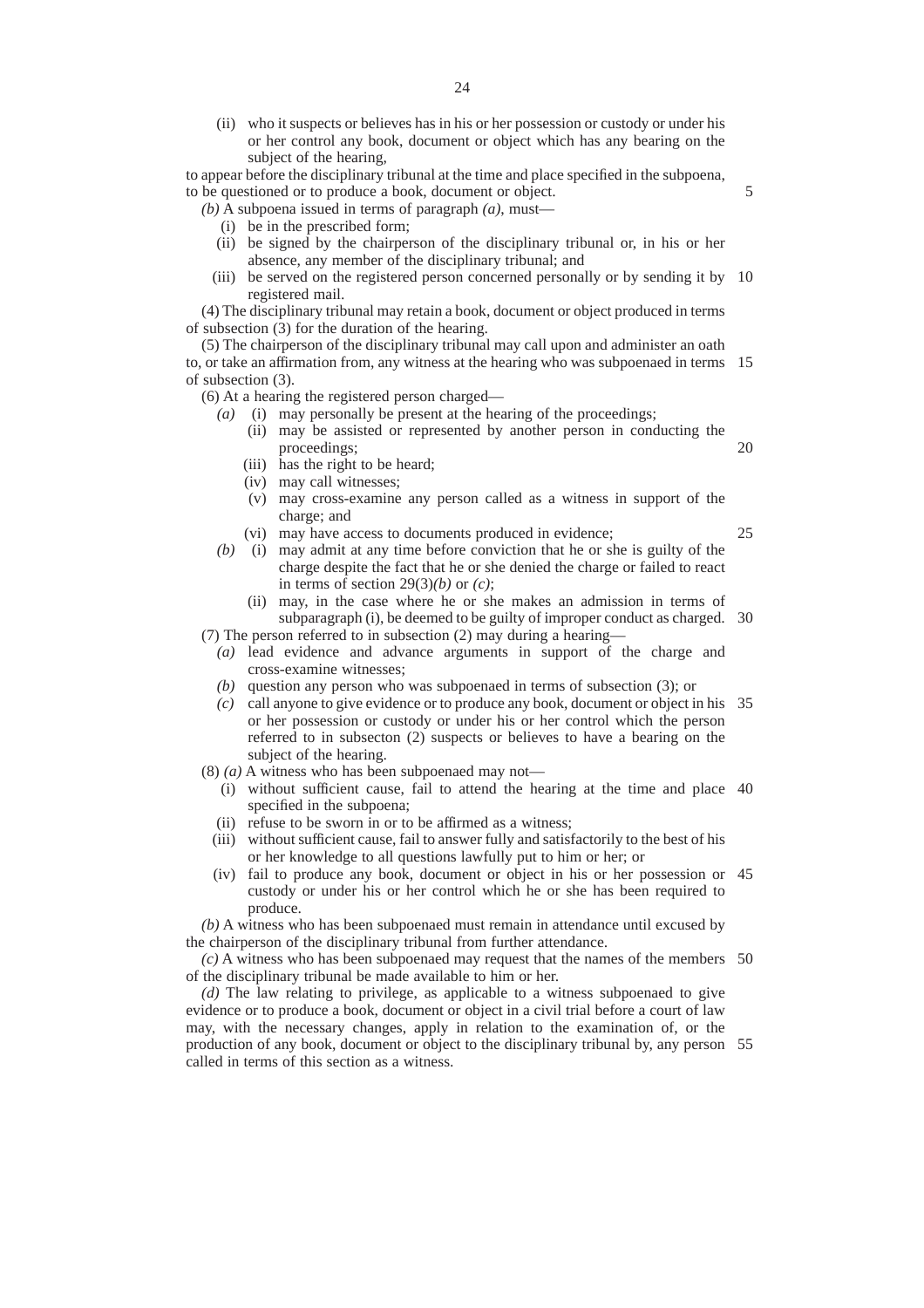*(e)* A witness may not, after having been sworn in or having been affirmed as a witness, give a false statement on any matter, knowing that answer or statement to be false.

*(f)* A person may not prevent another person from complying with a subpoena or from giving evidence or producing a book, document or object which he or she is in terms of this section required to give or produce. 5

(9) The record of evidence which has a bearing on the charge before the disciplinary tribunal, and which was presented before any commission which investigated an event or conduct is admissible without further evidence being led if—

- *(a)* the record is accompanied by a certificate from the chairperson; and
- *(b)* the certificate certifies that the investigation was lawful, reasonable and procedurally fair.

(10) If the improper conduct with which the registered person is charged amounts to an offence of which he or she has been convicted by a court of law, a certified copy of the record of his or her trial and conviction by that court is, on the identification of the 15 registered person as the person referred to in the record, sufficient proof of the commission by him or her of that offence, unless the conviction has been set aside by a superior court.

#### **Proceedings after hearing**

**32.** (1) After the conclusion of the hearing the disciplinary tribunal must, within 30 20 days—

- *(a)* decide whether or not the registered person charged is guilty of improper conduct;
- *(b)* if the disciplinary tribunal finds that the registered person charged is guilty of improper conduct, take cognisance of any aggravating or mitigating circum-25 stances;
- *(c)* inform the registered person charged and the council of the finding; and
- *(d)* inform the registered person of his or her right of appeal in terms of section 33.

(2) A registered person found guilty of improper conduct in terms of this section may—

30

10

- *(a)* address the disciplinary tribunal in mitigation of sentence; and
- *(b)* call witnesses to give evidence on his or her behalf in mitigation of the sentence.

(3) *(a)* If the registered person charged is found guilty of improper conduct, or if he or she admits that he or she is guilty of the charge, the disciplinary tribunal must either— 35

- (i) caution or reprimand the registered person;
- (ii) impose on him or her a fine not exceeding the amount calculated according to the ratio for one year imprisonment determined in terms of the Adjustment of Fines Act, 1991 (Act No. 101 of 1991);
- (iii) suspend the registration of the registered person concerned for a period not 40 exceeding one year; or
- (iv) cancel the registration of the registered person concerned and remove his or her name from the register referred to in section 11*(c)*.

*(b)* The disciplinary tribunal may take decisions under more than one of the subparagraphs of paragraph *(a)*.

(4) At the conclusion of the hearing the disciplinary tribunal must notify the council of its finding.

(5) The council must publish the finding and the sanction imposed in terms of subsection (3) in the *Gazette*.

(6) The council must give effect to the decision of the disciplinary tribunal. 50

#### **Appeal against decision of disciplinary tribunal**

**33.** (1) *(a)* A registered person found guilty of improper conduct may appeal to the council against a finding of the disciplinary tribunal or against the sentence, or both. *(b)* The appeal must be lodged, within 30 days after the disciplinary tribunal has

informed the registered person of its decision.

55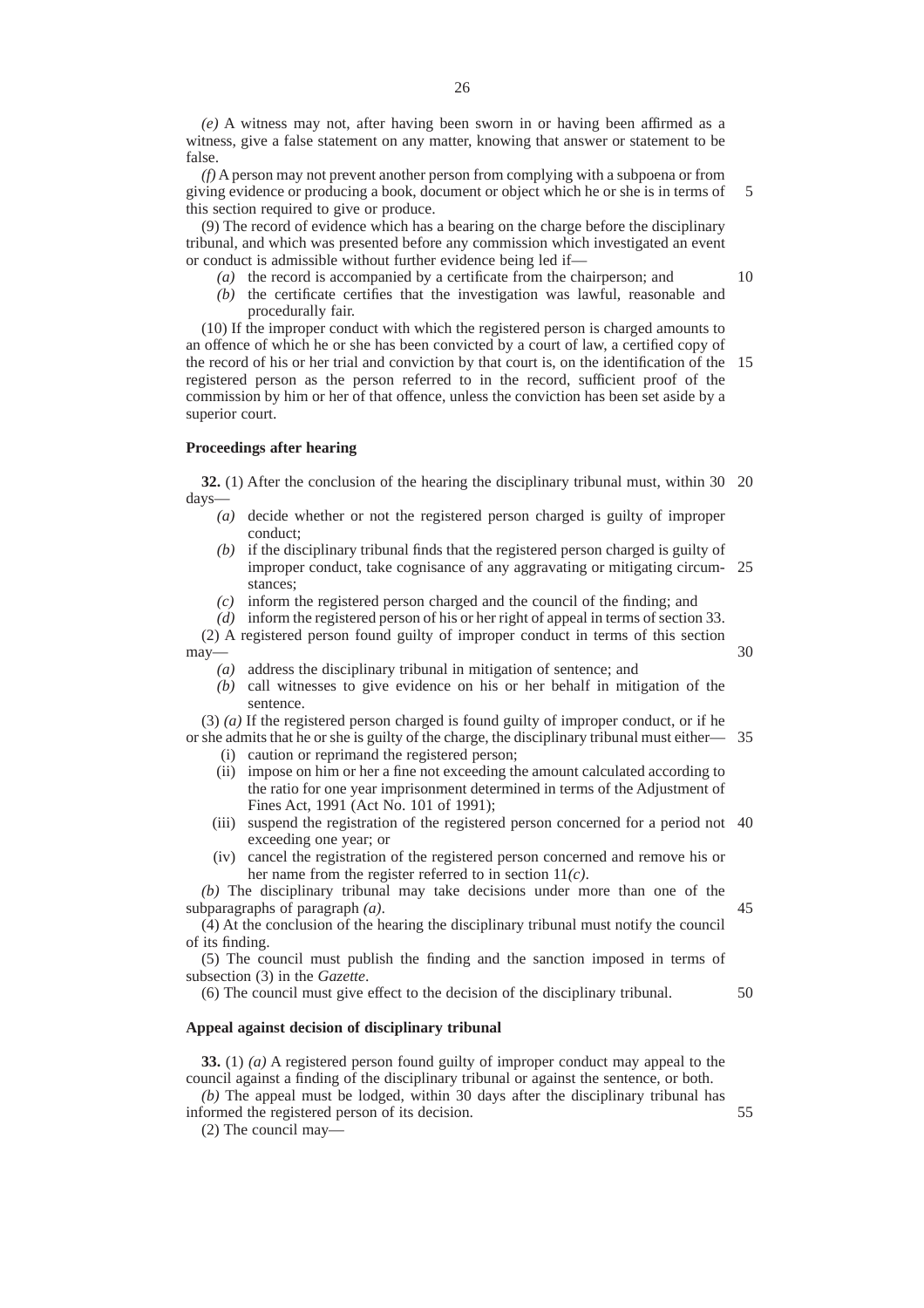- *(a)* dismiss the appeal against the decision of the disciplinary tribunal and confirm the finding or sentence or both; or
- *(b)* uphold the appeal against the decision of the disciplinary tribunal wholly or in part and set aside or vary the finding or sentence or both.

(3) If an appeal is dismissed in terms of subsection  $(2)(a)$  the appellant may, within 30 days, from the date of the dismissal of the appeal, appeal to the CBE. 5

(4) If a registered person found guilty of improper conduct lodges an appeal in terms of subsection (1)—

*(a)* the decision of the disciplinary tribunal under section 32(3); or

*(b)* the publication by the council in terms of section 32(5),

may not be put into effect before the council or the CBE, or both, has decided the appeal. (5) *(a)* The appellant whose appeal was dismissed by the CBE may appeal to the

appropriate High Court.

*(b)* A person referred to in paragraph *(a)* must, after giving notice to the CBE, lodge a notice of appeal with the registrar of the appropriate High Court within one month 15 from the date of the decision of the CBE.

(6) *(a)* The council may appeal to the appropriate High Court against any decision of the CBE with regard to disciplinary matters.

*(b)* The council must, after giving notice to the CBE, lodge a notice of appeal with the registrar of the appropriate High Court within one month from the date of the decision 20 of the CBE.

#### **Professional fees**

**34.** (1) The council must, in consultation with the voluntary associations, formulate recommendations with regard to the principles referred to in section  $4(k)(v)$  of the Council for the Built Environment Act, 2000.

(2) The council must annually, after consultation with the voluntary associations, determine guideline professional fees and publish those fees in the *Gazette*.

(3) The CBE may review the guideline professional fees published by the council, and refer the fees back to the council for reconsideration.

(4) If the council, after review by the CBE of the guideline professional fees, is 30 aggrieved about that review, it may refer the matter to the Minister for a final decision.

(5) Any person who is aggrieved by the guideline professional fees published in terms of subsection (2), may bring the matter to the attention of the CBE within 60 days from the date of such publication.

#### **Appeal against certain decisions of council**

**35.** (1) Any member of the public whose interests and rights are affected by a decision made by the council may—

- *(a)* within 30 days from that person becoming aware of the decision request the council in writing to furnish him or her in writing with its reasons for that decision;
- *(b)* within 90 days from the date on which the council furnished him or her with its reasons for that decision and after giving notice to the council, appeal to the CBE against that decision in terms of section 21 of the Council for the Built Environment Act, 2000.

(2) A person referred to in subsection (1) may, after giving notice to the council or the 45 CBE, as the case may be, lodge a notice of appeal with the registrar of the appropriate High Court within one month from the date of the decision of the council or the CBE.

#### **Rules**

**36.** (1) The council may, by notice in the *Gazette*, make rules with regard to any matter that is required or permitted to be prescribed in terms of this Act and any other 50matter for the better execution of this Act or in relation to any power granted or duty imposed by this Act.

 $(2)$  (*a*) Before the council makes any rule under this section, it must publish a draft of the proposed rule in the *Gazette* together with a notice calling on interested persons to

35

25

40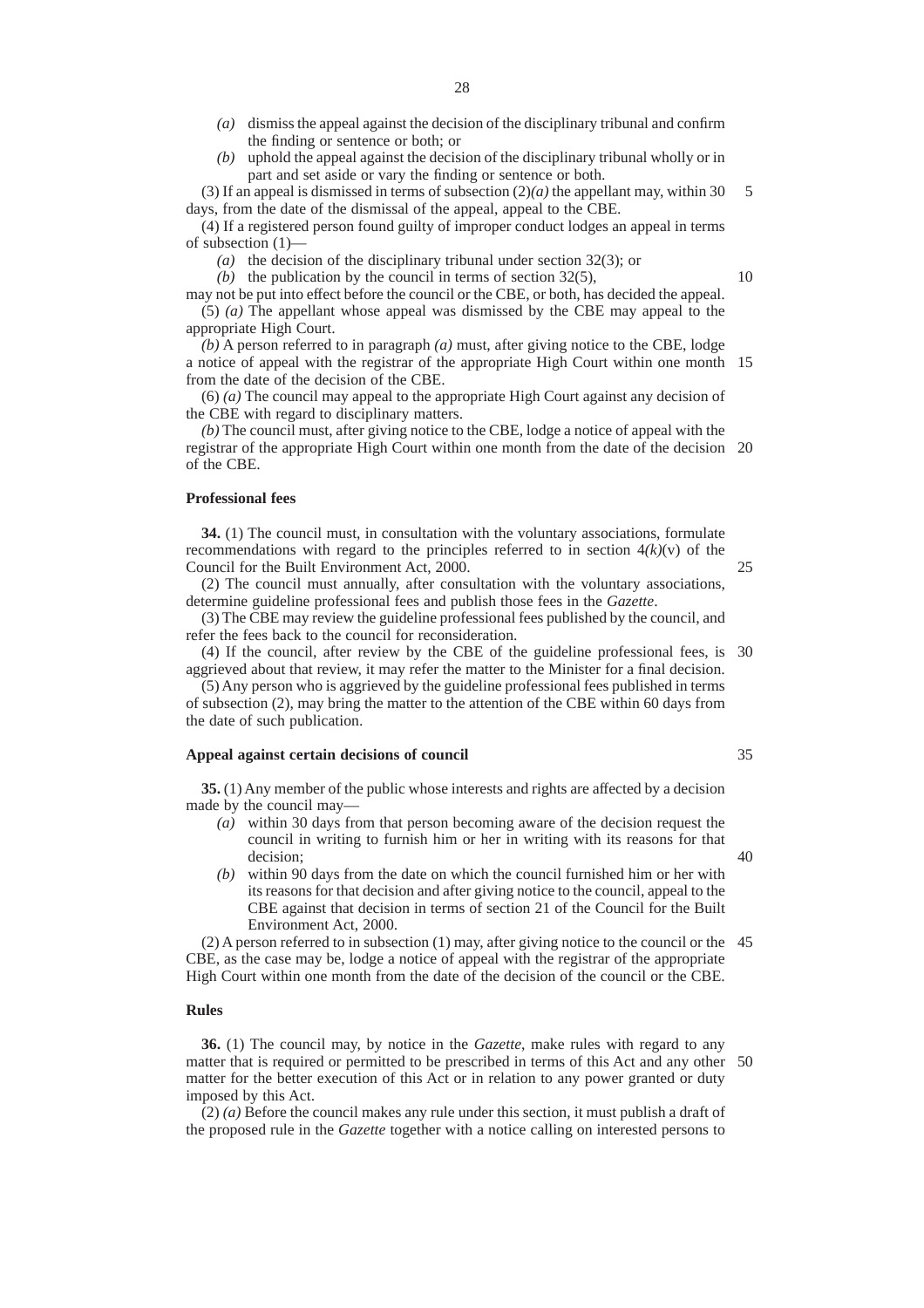comment in writing within a period stated in the notice, but the period may not be less than 30 days from the date of publication of the notice.

*(b)* If the council alters the draft rules as a result of any comment it need not publish those alterations before making the rule.

(3) The council may, if circumstances necessitate the immediate publication of a rule, publish that rule without consultation as contemplated in subsection (2), provided that the CBE, any of the councils for the professions or any person who is aggrieved by the said rule may— 5

- *(a)* comment after such publication; or
- *(b)* appeal to the CBE or the appropriate High Court, as the case may be, against 10 such a rule.

#### **Procedure and evidence for evidential purposes**

**37.** (1) The register referred to in section  $11(c)$  serves as evidence of all matters which, in terms of this Act, are required or permitted to be noted therein.

(2) A certificate purporting to be signed by the registrar to the effect that an entry has 15 or has not been made in the register or that any other function authorised by this Act to be performed, has or has not been performed, is evidence of the matters specified in that certificate.

(3) A copy of an entry in the register or of a document in the custody of the registrar, or an extract from the register or from any such document, purporting to be certified by 20 the registrar, may be admitted as evidence in all courts without further proof or production of the original.

#### **Rectification of errors and exemptions**

**38.** (1) When anything which according to this Act is required to be done or performed on or before a specified day or at a specified time or during a specified period, has not 25 been done or performed, the Minister may, if satisfied that the failure was due to error or oversight, authorise it to be done or performed on or before another day, time, or during another period and anything done or performed in this regard is of full force and is deemed to have been lawfully done or performed in accordance with this Act.

(2) The Minister must, after consultation with the council, voluntary associations and 30 any other person he or she considers necessary, make rules regarding exemptions from the provisions of this Act.

(3) *(a)* The Minister may, after consultation with the council, voluntary associations and any other person he or she considers necessary, exempt any person, council, voluntary association or industry from any provision of this Act for a period not 35 exceeding two years.

*(b)* The exemption referred to in paragraph *(a)* must comply with the rules contemplated in subsection (2).

#### **Liability**

**39.** (1) The council, the registrar, or any member, committee or staff member of the 40 council, is not liable for any act performed in good faith in terms of this Act.

(2) A registered person who, in the public interest—

- *(a)* refuses to perform an act;
- *(b)* omits to perform an act; or
- *(c)* informs the council or other appropriate authority of an act or omission 45 performed by any other person,

which act or omission endangers or is likely to endanger the safety or health of the public or fellow employees, is not liable for that refusal, omission or information.

(3) Any person who was registered in terms of this Act and whose registration was cancelled, is liable for any action taken by him or her while he or she was registered. 50